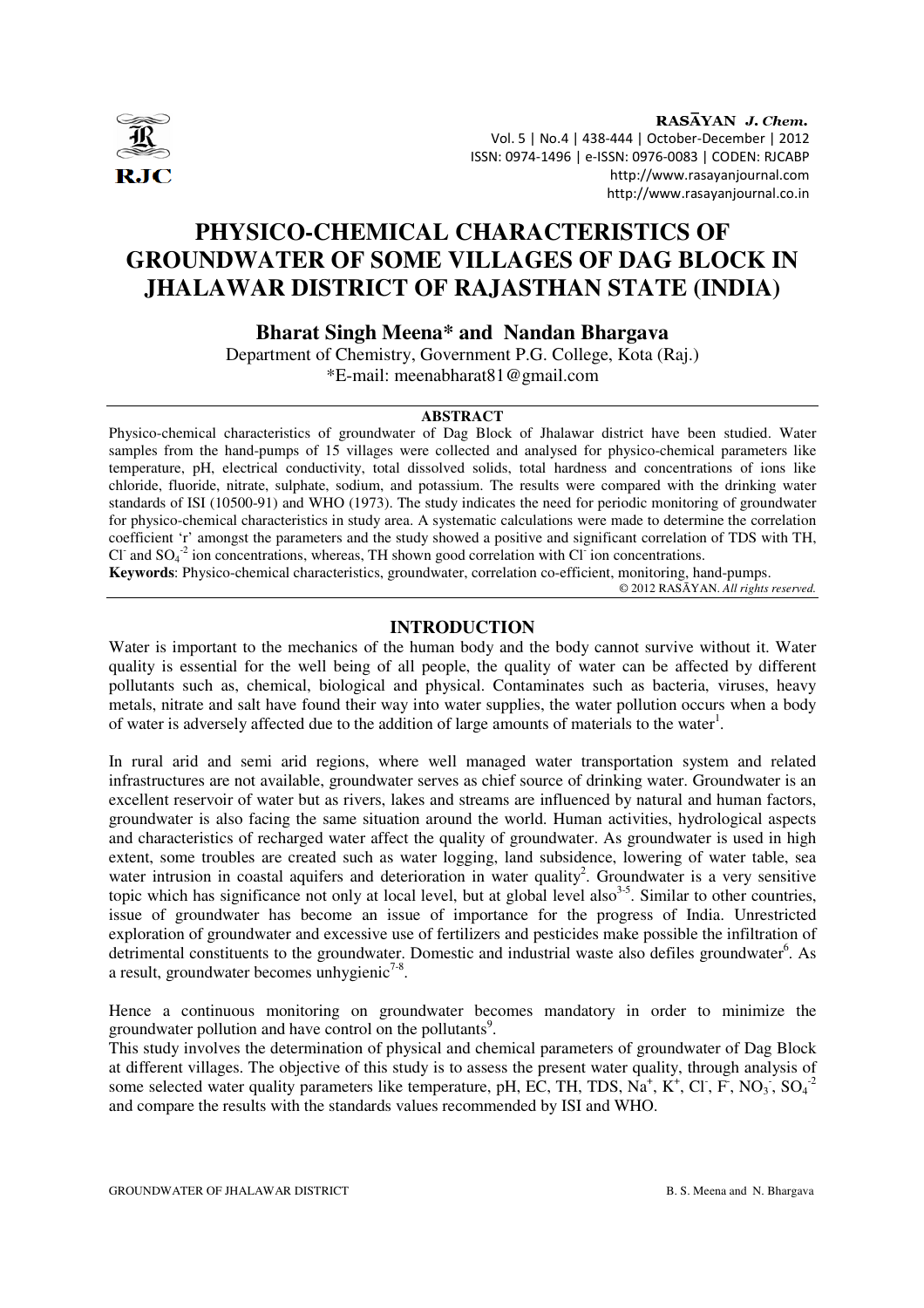#### **EXPERIMENTAL**

#### **Study area**

Jhalawar district located in the south-east of Rajasthan, between the longitudes of  $75^{\circ}$   $27^{\circ}$   $35^{\circ}$  to  $76^{\circ}$   $56^{\circ}$ 48<sup>"</sup> East and latitudes of  $23^{\circ}$  45'  $20^{\circ}$  to  $24^{\circ}$  52<sup>'</sup> 17" North, adjoining the neighbouring state of Madhyapradesh. The entire Dag Block are occupied by deccan traps. In Dag Block thickness of basalt is more than 200 meter. Groundwater in weathered basalt occurs under water table condition. Thickness of weathering in basalt ranges maximum up to 20 meter. Ground water in compact basalt occurs under water table condition in the joints and fractures. The groundwater resource of the Dag Block is heavily exploited, mainly by abstraction for agriculture use.



Fig.-1: Location Map of the Sampling Points in Dug Block of Jhalawar District (Rajasthan)

#### **Methodology**

Groundwater samples were collected from the hand-pumps of 15 villages of Dag Block in 2010-2011. Samples were collected in clean polythene bottles pre-washed with dilute hydrochloric acid and rinsed three to four times with the water samples before the samples were stored at a temperature below  $4^0c$  prior to analysis in the laboratory. The physico-chemical parameters such as pH, TDS, EC, Cl, NO<sub>3</sub>, SO<sub>4</sub><sup>-2</sup> and F were determined by using standard methods<sup>10</sup>. Sodium and potassium were determined by Flame photometric methods (systronic -128). Specific reagents were used for the analysis and double distilled water was used for preparation of solutions. Sample locations are shown in the Fig.-1.

#### **RESULTS AND DISCUSSION**

In the studied localities groundwater was free from color and odor. The physico-chemical characteristics of the analyzed water sample have been presented in Table 1. The data revealed that there was a considerable physic-chemical variation in the examined samples. The variations were not only in the samples collected from different localities, but the samples collected from the same locality were also having considerable variations in water quality. This may be due to the irregular distribution of the rocks or due to the difference in the depth of hand-pump installations. A comparison of the depth of the handpump installation indicated that deep installations were better than the shallow installations with respect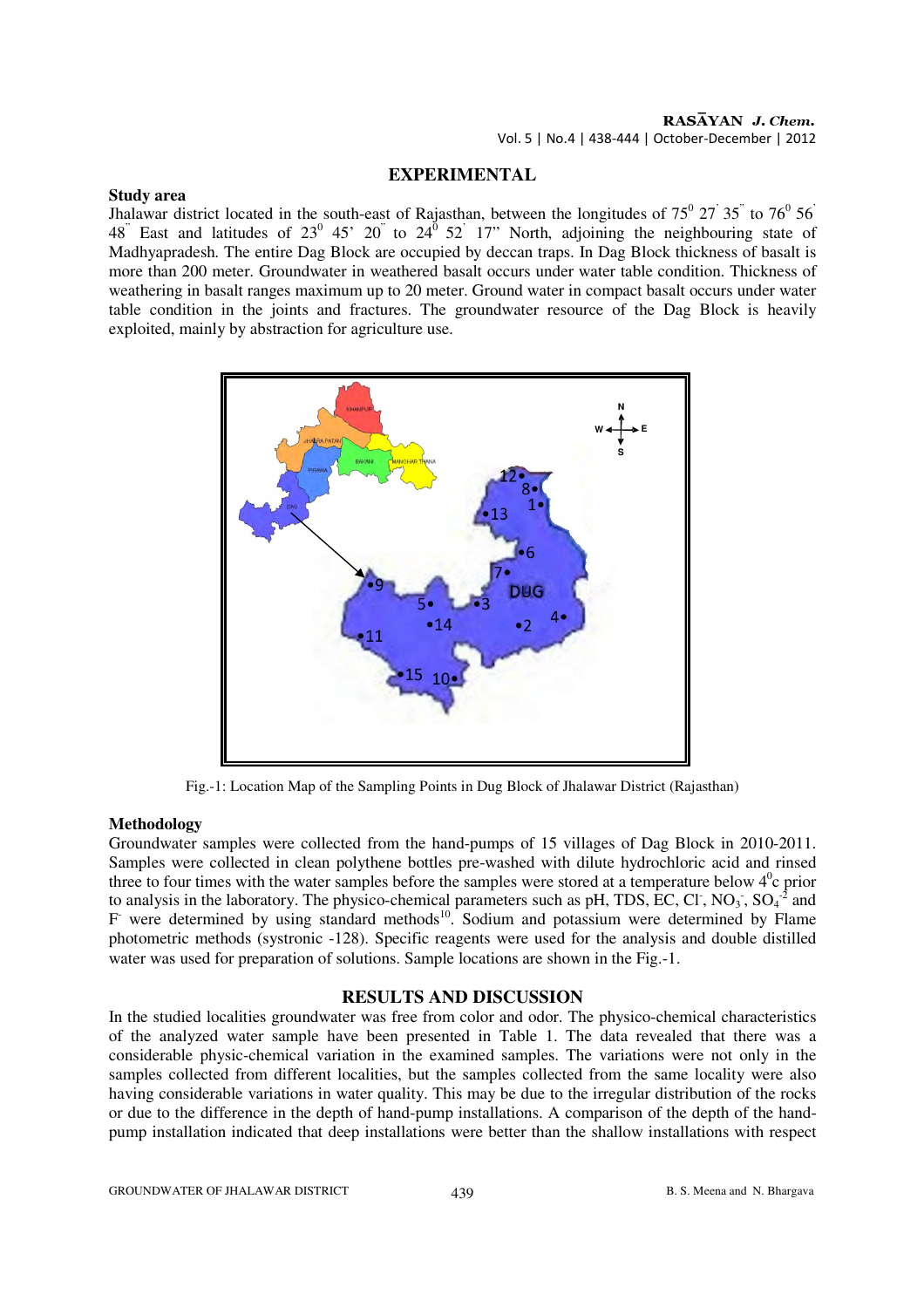to the water quality in the study area. Since shallow hand-pumps draw water from the top most bearing structure, which is most liable to contamination by various natural as well as anthropogenic sources percolating in the vicinity and taking with it minerals, etc.In the study area,

### **Temperature (T) in <sup>0</sup>C**

Temperature is an important biologically significant factor, which plays an important role in the metabolic activities of the organism<sup>11</sup>. The temperature was ranging from 26.6<sup>o</sup>C to 30.5<sup>o</sup>C during the study period.

## **pH**

pH is considered as an important ecological factor and provides an important piece factor and piece of information in many type of geochemical equilibrium or solubility calculation<sup>9</sup>. The pH values of water samples varied between 6.68 to 9.05. The sampling points  $S_{15}$  showed high pH values.

### **Electrical Conductivity (EC)**

It is an indicator of the degree of mineralization of water. It depends upon concentration and degree of dissociation and migration velocity of ions in the electric field. In the present investigation it varies from 1000  $\mu$ s/cm. to 3600  $\mu$ s/cm. The electrical conductivity is correlated with total dissolved solids<sup>12</sup>.

### **Total Dissolved Solids (TDS)**

TDS is the concentrations of all dissolved minerals in water indicate the general nature of salinity of water. In the present study TDS value ranged from 310 mg/l to 1030 mg/l. The sampling points  $S_6$  and  $S_9$ showed higher range of TDS than desirable limits of 1000 mg/l. TDS in groundwater originate from natural sources, sewage, urban run-off and industrial wastes $^{13}$ .

### **Total Hardness (TH)**

Hardness in water is due to the natural accumulation of salts from contact with soil and geological formations or it may enter from direct pollution by industrial effluents. Hardness of water mainly depends upon the amount of calcium or magnesium salts or both. In the present study TH varied from 58.34 mg/l to 312.76 mg/l. The values for sample from point  $S_9$  and  $S_{15}$  were higher than the ISI prescribed limit<sup>14</sup>.

## **Sodium (Na<sup>+</sup> )**

Sodium concentrations were found in between 7.99 mg/l to 65.33 mg/l. which found within WHO limit.

## **Potassium (K<sup>+</sup> )**

The major source of potassium in natural fresh water is weathering of rocks but the quantities increase in the polluted water due to disposal of wastewater $11$ . Potassium content in the water samples varied from 7.98 to 68.32 mg/l.

## **Chloride (Cl- )**

Chloride salts are widely distributed in underground water in varying concentrations. The origin of chloride in water is due to the diverse source such as weathering and leaching of sedimentary rocks and soils, infiltration of seawater, domestic and industrial waste discharge, etc. Excess chloride in potable water is not particularly harmful and the criteria set for this anion are based primarily on portability and high corrosiveness. Chloride exceeding 250 mg/l imparts salts taste to water and causes laxative effects<sup>15</sup>. In the present analysis, chloride concentration was found in the range of 10.9 mg/l to 381.2 mg/l. The values are within the limit except water sample collected from sites  $S_2$ ,  $S_5$ ,  $S_6$ ,  $S_7$ ,  $S_9$  and  $S_{15}$ .

## **Fluoride (F- )**

Fluoride is a geochemical contaminant and natural sources account for most of the fluoride in surface and ground water. Its concentration is dependent on solubility of fluoride containing rocks. Intake of excess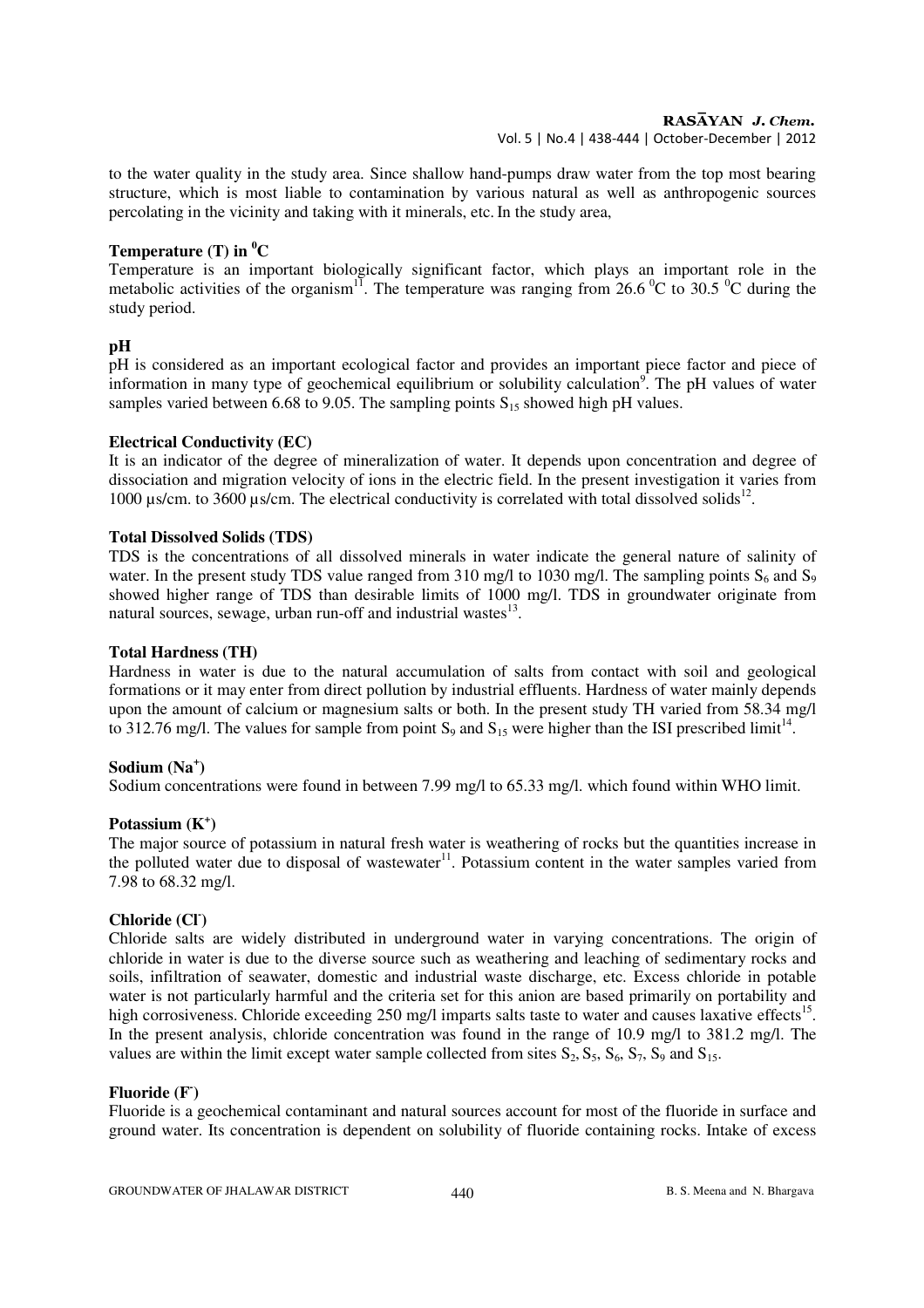## RASAYAN J. Chem.

Vol. 5 | No.4 | 438-444 | October-December | 2012

fluoride causes skeletal and dental fluorosis. The non skeletal fluorosis due to continuous intake of fluoride containing water, air and agricultural produce<sup>12</sup>. Fluoride content of the study area in the present investigation is ranged from 0.15 mg/l to 0.99 mg/l. which is well within the WHO and ISI permissible limits.

| S.<br>No.      | Sample<br>No.     | Sample<br>Location |         | $\rm T^0\rm C$ | pH   | EC<br>$\mu$ s/cm | <b>TDS</b><br>mg/l | TH<br>mg/l | $Na+$<br>mg/l | $K^+$<br>mg/l | $Cl-$<br>mg/l | F<br>mg/l | NO <sub>3</sub><br>mg/l | $SO_4^2$<br>mg/l |
|----------------|-------------------|--------------------|---------|----------------|------|------------------|--------------------|------------|---------------|---------------|---------------|-----------|-------------------------|------------------|
| 1              | $S_1$             | Awar               | Min.    | 27.5           | 7.18 | 1300             | 440                | 98.78      | 42.66         | 50.88         | 62.3          | 0.52      | 6.7                     | 10.5             |
|                |                   |                    | Max.    | 29.5           | 7.32 | 1600             | 490                | 127.98     | 56.21         | 58.42         | 74.8          | 0.61      | 12.8                    | 24.2             |
|                |                   |                    | Average | 28.4           | 7.27 | 1400.7           | 470.6              | 115.36     | 51.34         | 55.89         | 71            | 0.56      | 8.9                     | 16.3             |
| $\overline{2}$ | S <sub>2</sub>    | Dag                | Min.    | 26.6           | 7.44 | 2000             | 710                | 181.91     | 41.54         | 42.41         | 245.5         | 0.19      | 6.4                     | 30.1             |
|                |                   |                    | Max.    | 30.2           | 7.81 | 2400             | 770                | 211.23     | 52.44         | 51.75         | 275.3         | 0.25      | 13.3                    | 41.4             |
|                |                   |                    | Average | 27.9           | 7.72 | 2022.9           | 746.8              | 200.54     | 48.49         | 46.78         | 269.8         | 0.23      | 8.2                     | 35.6             |
| 3              | $S_3$             | Deogarh            | Min.    | 27.1           | 7.33 | 1000             | 320                | 73.96      | 17.22         | 11.56         | 10.9          | 0.88      | 55.3                    | 7.5              |
|                |                   |                    | Max.    | 29.9           | 7.51 | 1100             | 380                | 89.44      | 29.65         | 19.18         | 35.4          | 0.95      | 68.2                    | 14.8             |
|                |                   |                    | Average | 28.2           | 7.46 | 1084.2           | 345.3              | 81.63      | 22.78         | 15.69         | 14.2          | 0.93      | 65.4                    | 9.5              |
| $\overline{4}$ | $S_4$             | Dori               | Min.    | 26.7           | 6.95 | 1800             | 640                | 100.65     | 29.77         | 10.61         | 112.2         | 0.92      | 13.4                    | 17.4             |
|                |                   |                    | Max.    | 29.8           | 7.18 | 2000             | 700                | 128.57     | 47.24         | 18.98         | 139.1         | 0.99      | 20.5                    | 28.5             |
|                |                   |                    | Average | 27.8           | 7.1  | 1946.3           | 667.9              | 119.51     | 39.63         | 15.72         | 127.8         | 0.96      | 16.1                    | 21.2             |
| 5              | $S_5$             | Guradiya<br>Jhala  | Min.    | 27.1           | 7.62 | 2600             | 920                | 222.65     | 40.12         | 49.49         | 260.6         | 0.39      | 21.6                    | 48.2             |
|                |                   |                    | Max.    | 30.4           | 7.84 | 3000             | 980                | 246.87     | 53.66         | 58.17         | 301.3         | 0.46      | 32.9                    | 58.9             |
|                |                   |                    | Average | 28.8           | 7.73 | 2776.5           | 952.4              | 237.64     | 49.74         | 55.89         | 298.2         | 0.42      | 28.5                    | 55.3             |
| 6              | $S_6$             | Guradiya<br>Kalan  | Min.    | 26.6           | 7.96 | 2800             | 970                | 232.97     | 12.89         | 10.96         | 284.9         | 0.53      | 37.7                    | 44.1             |
|                |                   |                    | Max.    | 29.5           | 8.27 | 3600             | 1030               | 254.12     | 21.73         | 17.91         | 315.2         | 0.58      | 49.1                    | 53.7             |
|                |                   |                    | Average | 28.3           | 8.18 | 2844.3           | 991.5              | 246.32     | 16.77         | 13.21         | 310.3         | 0.56      | 45.2                    | 50.8             |
| $\tau$         | $S_7$             | Harnawada          | Min.    | 26.9           | 7.15 | 1900             | 700                | 155.77     | 27.12         | 39.54         | 355.4         | 0.61      | 21.2                    | 37.8             |
|                |                   |                    | Max.    | 30.1           | 7.44 | 2300             | 750                | 178.62     | 39.79         | 48.11         | 381.2         | 0.67      | 35.5                    | 49.9             |
|                |                   |                    | Average | 28.5           | 7.32 | 1958.4           | 728.8              | 168.55     | 34.39         | 44.86         | 377.6         | 0.63      | 29.5                    | 45.3             |
| 8              | $S_8$             | Karawan            | Min.    | 27.4           | 6.82 | 1000             | 310                | 64.97      | 7.99          | 12.72         | 56.3          | 0.85      | 9.8                     | 8.4              |
|                |                   |                    | Max.    | 30.2           | 7.09 | 1100             | 360                | 87.34      | 10.84         | 18.29         | 66.8          | 0.91      | 17.3                    | 16.3             |
|                |                   |                    | Average | 28.6           | 6.95 | 1081.3           | 346.2              | 78.53      | 9.89          | 15.65         | 63.9          | 0.89      | 11.4                    | 12.8             |
| 9              | $S_9$             | Para Peepli        | Min.    | 26.9           | 7.65 | 2700             | 960                | 286.47     | 54.67         | 41.94         | 272.9         | 0.68      | 6.8                     | 46.2             |
|                |                   |                    | Max.    | 29.7           | 7.85 | 3400             | 1010               | 312.76     | 65.33         | 52.87         | 290.1         | 0.73      | 10.1                    | 57.8             |
|                |                   |                    | Average | 28.4           | 7.73 | 2792.4           | 982.1              | 305.82     | 60.34         | 47.82         | 286.4         | 0.71      | 7.5                     | 54.3             |
| 10             | $\mathbf{S}_{10}$ | Rampura            | Min.    | 27.2           | 6.69 | 2500             | 890                | 249.21     | 50.97         | 40.75         | 131.5         | 0.18      | 65.1                    | 41.4             |
|                |                   |                    | Max.    | 30.1           | 6.86 | 2900             | 940                | 277.28     | 59.22         | 50.63         | 152.4         | 0.24      | 77.8                    | 53.5             |
|                |                   |                    | Average | 28.7           | 6.77 | 2559.1           | 911.4              | 265.35     | 54.57         | 45.67         | 148.3         | 0.21      | 72.2                    | 49.9             |
| 11             | $S_{11}$          | Rawan<br>Gurari    | Min.    | 26.8           | 6.96 | 1900             | 680                | 187.22     | 35.11         | 42.21         | 132.3         | 0.69      | 58.9                    | 35.3             |
|                |                   |                    | Max.    | 29.9           | 7.17 | 2100             | 720                | 218.45     | 49.82         | 52.76         | 147.8         | 0.76      | 72.4                    | 48.2             |
|                |                   |                    | Average | 28.6           | 7.8  | 1998.2           | 702.3              | 201.68     | 41.33         | 48.95         | 142           | 0.73      | 67.2                    | 41.5             |
| 12             | $S_{12}$          | Silehgarh          | Min.    | 27.5           | 7.36 | 2000             | 710                | 200.34     | 51.55         | 59.99         | 184.4         | 0.26      | 44.8                    | 17.3             |

Table-1: Concentrations of the Physico-chemical Characteristics of the Groundwater Samples from the Hand Pumps of Dag Block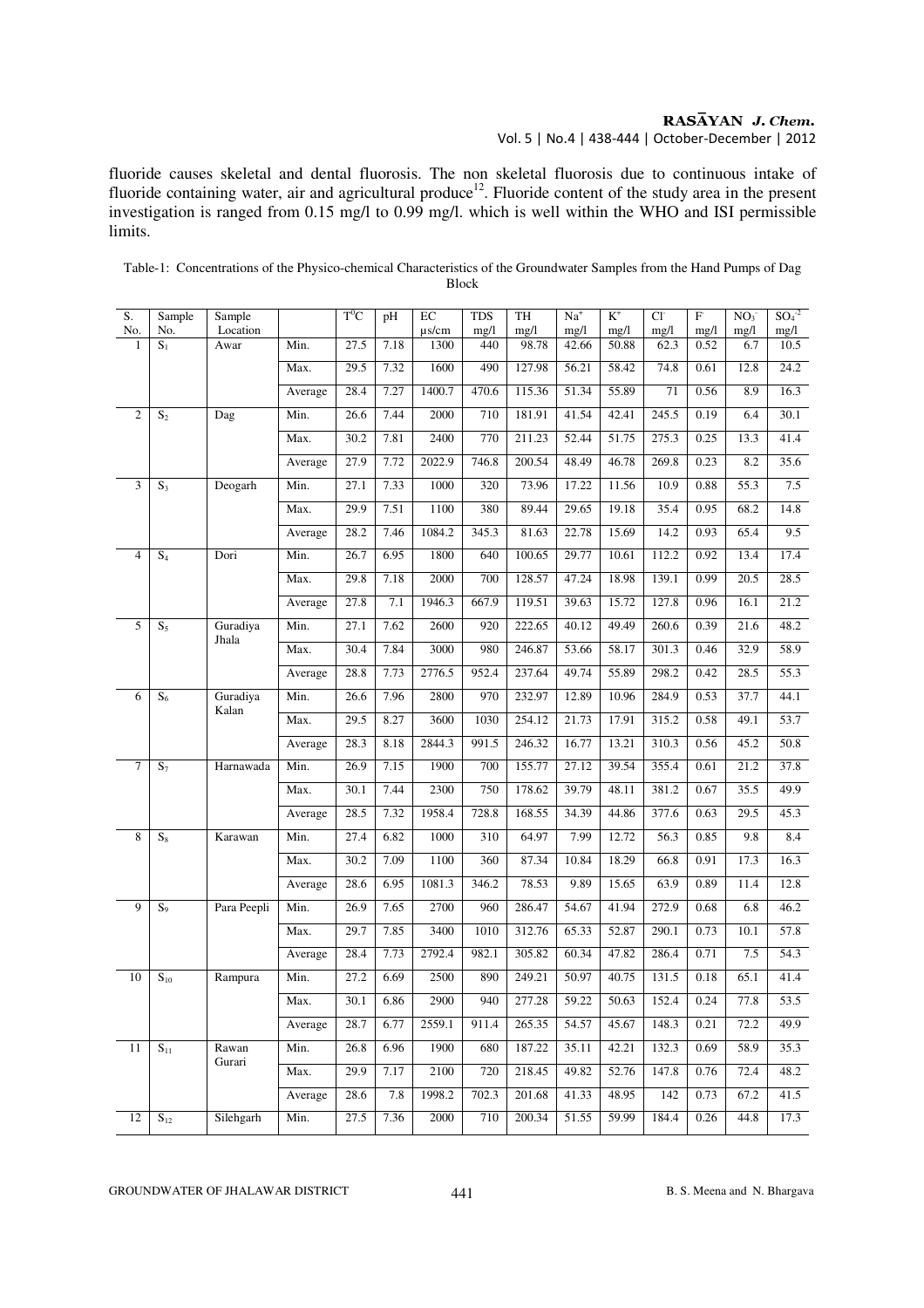## $RAS\overline{AYAN}$  J. Chem.

| Vol. 5   No.4   438-444   October-December   2012 |  |  |
|---------------------------------------------------|--|--|
|---------------------------------------------------|--|--|

|    |          |            | Max.    | 30.4                     | 7.55           | 2200   | 760   | 232.66 | 62.67 | 68.32 | 212.8 | 0.31 | 53.4 | 27.9 |
|----|----------|------------|---------|--------------------------|----------------|--------|-------|--------|-------|-------|-------|------|------|------|
|    |          |            | Average | 29.3                     | 7.48           | 2045.8 | 736.6 | 215.59 | 58.22 | 64.34 | 201.3 | 0.29 | 50.2 | 24.5 |
| 13 | $S_{13}$ | Singhpur   | Min.    | 27.2                     | 6.68           | 2400   | 850   | 186.66 | 11.32 | 28.24 | 181.9 | 0.15 | 3.8  | 16.5 |
|    |          |            | Max.    | 30.1                     | 6.85           | 2500   | 890   | 216.78 | 22.66 | 36.78 | 200.1 | 0.22 | 11.5 | 28.6 |
|    |          |            | Average | 28.9                     | 6.79           | 2410.9 | 877.8 | 201.56 | 17.78 | 32.53 | 192.3 | 0.19 | 5.9  | 22.8 |
| 14 | $S_{14}$ | Sunari     | Min.    | 27.7                     | 7.81           | 1100   | 360   | 58.34  | 9.18  | 6.01  | 65.6  | 0.34 | 8.2  | 10.2 |
|    |          |            | Max.    | 30.5                     | 8.02           | 1300   | 410   | 71.66  | 18.21 | 10.71 | 82.8  | 0.39 | 16.5 | 20.1 |
|    |          |            | Average | 29.1                     | 7.92           | 1246.7 | 389.9 | 65.58  | 11.24 | 7.98  | 78.3  | 0.36 | 10.4 | 16.3 |
| 15 | $S_{15}$ | Unhel      | Min.    | 26.7                     | 8.79           | 2600   | 900   | 280.36 | 20.44 | 26.89 | 285.6 | 0.68 | 58.9 | 18.4 |
|    |          |            | Max.    | 29.8                     | 9.05           | 2700   | 940   | 306.11 | 35.26 | 35.66 | 309.5 | 0.74 | 66.6 | 28.5 |
|    |          |            | Average | 28.4                     | 8.98           | 2601.2 | 922.3 | 298.48 | 26.67 | 31.24 | 305.8 | 0.72 | 62.5 | 25.9 |
| 16 |          | <b>ISI</b> |         | $\overline{\phantom{a}}$ | $7.0 -$<br>8.5 | 1400   | 1000  | 500    | 200   | ٠     | 250   | 1.5  | 50   | 200  |
| 17 |          | <b>WHO</b> |         |                          | $6.5 -$<br>8.5 |        | 500   | 300    | 200   |       | 250   | 1.0  | 45   | 200  |

Table-2: Correlation Matrix

| Parameters      | T        | pH        | EC                   | <b>TDS</b> | TH                   | $Na+$    | $K^+$    | $Cl^{\dagger}$ | F        | NO <sub>3</sub> | $SO4-2$      |
|-----------------|----------|-----------|----------------------|------------|----------------------|----------|----------|----------------|----------|-----------------|--------------|
| T               | 1.000    |           |                      |            |                      |          |          |                |          |                 |              |
| $p\overline{H}$ | $-0.089$ | 1.000     |                      |            |                      |          |          |                |          |                 |              |
| EC              | 0.008    | 0.298     | 1.000                |            |                      |          |          |                |          |                 |              |
| <b>TDS</b>      | 0.003    | 0.270     | $0.994*$             | 1.000      |                      |          |          |                |          |                 |              |
| TH              | 0.045    | 0.381     | $0.928$ <sup>*</sup> | 0.935      | 1.000                |          |          |                |          |                 |              |
| $Na+$           | $-0.039$ | $-0.1070$ | 0.378                | 0.396      | 0.482                | 1.000    |          |                |          |                 |              |
| $K^+$           | 0.259    | $-0.081$  | 0.345                | 0.384      | 0.484                | $0.844*$ | 1.000    |                |          |                 |              |
| CI              | $-0.057$ | 0.424     | $0.768*$             | $0.796*$   | $0.728$ <sup>*</sup> | 0.243    | 0.348    | 1.000          |          |                 |              |
| $\overline{F}$  | 0.509    | 0.134     | $-0.337$             | $-0.369$   | $-0.314$             | $-0.244$ | $-0.422$ | $-0.247$       | 1.000    |                 |              |
| NO <sub>3</sub> | 0.096    | 0.267     | 0.174                | 0.170      | 0.310                | 0.089    | 0.088    | $-0.009$       | 0.101    | 1.00            |              |
|                 |          |           |                      |            |                      |          |          |                |          | $\mathbf{0}$    |              |
| $SO4-2$         | $-0.013$ | 0.167     | $0.809*$             | $0.805*$   | 0.751                | 0.471    | 0.429    | $0.732^*$      | $-0.269$ | 0.17            | 1.00         |
|                 |          |           |                      |            |                      |          |          |                |          | 2               | $\mathbf{0}$ |

\*Significant at 5% level,  $r > 0.649$ 

## **Nitrate (NO<sup>3</sup> - )**

Nitrate in water is due to domestic activities and agricultural runoff which dissolved in rain water leaches into the wells<sup>16</sup>. The presence of nitrate in drinking water has adverse effects on health above 50 mg/l. The nitrate content in the study area varied in the range 3.8 mg/l to 72.4 mg/l and found below permissible limit of ISI, except samples from sampling point  $S_3$ ,  $S_6$ ,  $S_{10}$ ,  $S_{11}$ ,  $S_{12}$  and  $S_{15}$ .

## **Sulphate**  $(SO_4^2)$

Sulphate occurs naturally in water as a result of leaching from gypsum and other common minerals<sup>3</sup>. Discharge of industrial wastes and domestic sewage tends to increase its concentration. The sulphate concentration varied between varied between 7.5 mg/l to 58.9 mg/l and found within the prescribed  $limit<sup>17</sup>$ .

#### **Statistical analysis**

In statistics, correlation is a broad class of statistical relationship between two or more variables. Hence, it can be considered as a normalized measurement of covariance. The correlation study is useful to find a predictable relationship whip can be exploited in practice. It is used for the measurement of the strength and statistical significance of the relation between two or more water quality parameters. Hence, it is a helpful tool for the promotion of research activities<sup>18-19</sup>. It can put forward possible causal of mechanistic relationships of research work. The correlation coefficients (r) were calculated and correlation matrix was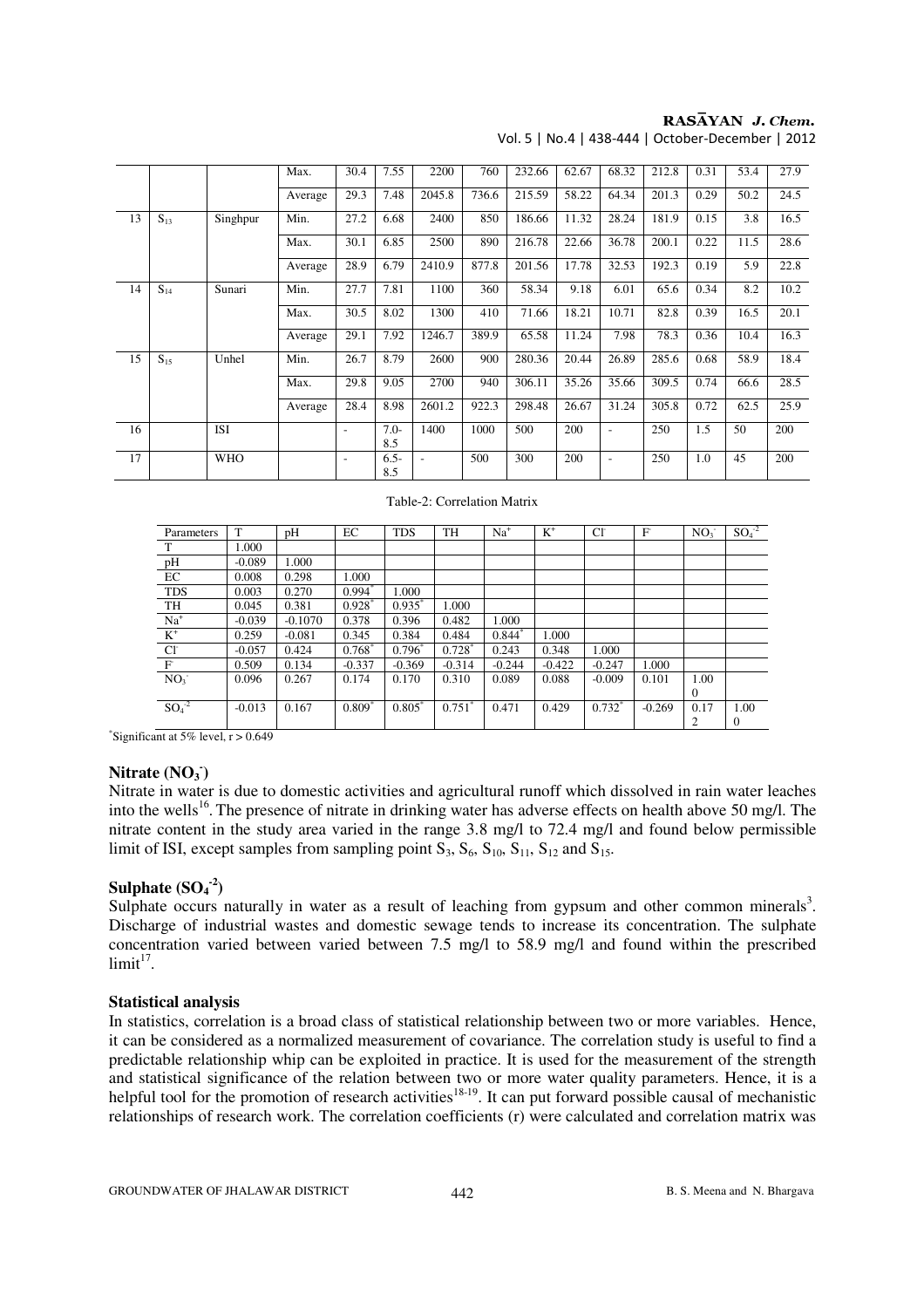# RASAYAN J. Chem.

Vol. 5 | No.4 | 438-444 | October-December | 2012

obtained<sup>18-20</sup>. The values of correlation coefficients are listed in Table-2. The negative correlations were found in 15 cases between Temperature and pH, Temperature and  $Na<sup>+</sup>$ , Temperature and Cl, Temperature and F, Temperature and  $SO_4^2$ , pH and Na<sup>+</sup>, pH and K<sup>+</sup>, EC and F, TDS and F, TH and F, Na<sup>+</sup> and F, K<sup>+</sup> and F, Cl and F, Cl and NO<sub>3</sub>, F and SO<sub>4</sub><sup>-2</sup>. Some of the highly significant correlations were discernible between EC and TDS, EC and TH, EC and Cl<sup>-</sup>, EC and SO<sub>4</sub><sup>-2</sup>, TDS and TH, TDS and Cl<sup>-</sup>, TDS and SO<sub>4</sub><sup>-2</sup>, TH and Cl<sup>-</sup>, Na<sup>+</sup> and K<sup>+</sup>, Cl<sup>-</sup> and SO<sub>4</sub><sup>-2</sup>. Poor positive correlation was found between Temperature and K<sup>+</sup>, pH and EC, pH and TDS, pH and TH, pH and Cl<sup>-</sup>, pH and F<sup>-</sup>, pH and NO<sub>3</sub><sup>-</sup>, pH and SO<sub>4</sub><sup>-2</sup>, EC and Na<sup>+</sup>, EC and  $K^+$ , EC and NO<sub>3</sub>, TDS and Na<sup>+</sup>, TDS and  $K^+$ , TDS and NO<sub>3</sub>, TH and Na<sup>+</sup>, TH and K<sup>+</sup>, TH and  $NO_3$ ,  $Na^+$  and  $Cl$ ,  $Na^+$  and  $SO_4^2$ ,  $K^+$  and  $Cl$ ,  $K^+$  and  $SO_4^2$ ,  $F^-$  and  $NO_3$ ,  $NO_3^-$  and  $SO_4^2$ . very negligible positive correlation was observed between Temperature and EC, Temperature and TDS, Temperature and TH, Temperature and  $NO_3$ ,  $K^+$  and  $NO_3$ ,  $Na^+$  and  $NO_3$ .

#### **CONCLUSION**

Water is indispensable not only for the existence of the mankind but also for human development and healthy functioning of eco-system. The overall study of physico-chemical parameters in the present investigation indicates that the quality of underground water varies from hand-pump to hand-pump. Higher values of certain parameters at certain hand-pumps indicate the unfitness of water for drinking purpose. Hence, it suggested that ground water source in the study area be monitored before the use for domestic and drinking purposes. It also suggested that more emphasis should be given to reduce TDS, TH, Cl<sup>-</sup> contents and  $\overline{NO_3}$  contents, where ever these crosses the limits of ISI standards.

#### **ACKNOWLEDGEMENTS**

The authors are thankful to the principal, Govt. College, Kota (Raj.) for providing necessary research facilities.

#### **REFERENCES**

- 1. A. I. Atta, B. I. A. Razzak, *J. Iran. Chem. Res.,* **1**, 141(2008).
- 2. K. V. Mehta, *Int. J. of Chem.Tech. Research*, **3(3)**, 1129(2011).
- 3. A. Shahbazi, A. Esmaeili-Sari, *World Applied Sci. J.,* **5**, 92(2009).
- 4. F. Konstantopoulou, S. Lin, L. G. Papageorgion, P. Gikas, *Int. J. Sustainable Water and Environmental System*, **2(1)**, 1(2011).
- 5. L. L. Nwidu, B. Oveh, T. Okoriye, N. A. Vaikosen, *African J. Biotechnology*, **7(17)**, 2993(2008).
- 6. O. Aoto, J. Adiyiah, *Int. J. Environ. Sci. Tech.,* **4(2)**, 211(2007).
- 7. P. N. Rajankar, S.R. Gulhane, D. H. Tambekar, D. S. Ramteke, S. R. Wate, *E. J. Chem.,* **6(3)**, 905(2009).
- 8. M. Alam, S. Rais, M. Aslam, *E. J. Chem.,* **6(2)**, 429(2009).
- 9. S. Arya, V. Kumar, Minakshi, A. Dhaka, *Int. Multidiscipl. Res. J.,* **1(7)**, 11(2011).
- 10. APHA, AWWA, WEF. Washington DC, Standard Methods for the Examination of Water and Waste Water,  $20^{th}$  Ed. (1998).
- 11. H. Murhekar Gopalkrushna, *Res. J. Chem. Sci.,* **1(4)**, 117(2011).
- 12. V. Bachenahalli, K. M. Basavaraja, S. K. Giri, S. Rubeena Mubeen, *Asian Journal of Biochemical and Pharmaceutical Research*, **3(1)**, 362(2011).
- 13. M. K. Meena, S. Dutta, R. Pradhan, *EJEAFChe*, **9(4)**, 760(2010).
- 14. R. N. Yadav, N. K. Dagar, R. Yadav, P. Gupta, *Res. J. of Pharmaceutical, Biological and Chemical Sciences*, **2(4)**, 258(2011).
- 15. D. Chand, *Indian J. Env. Prot.,* **19(2)**, 81 (1999).
- 16. Raviprakash, K. Rao, *Indian J. Geochem.,* **4(1)**, 39 (1989).
- 17. N. Manivaskam, Physicochemical Examination of Water Sewage and Industrial effluent, 5<sup>th</sup> Ed. Pragati Prakashan Meerut (2005).